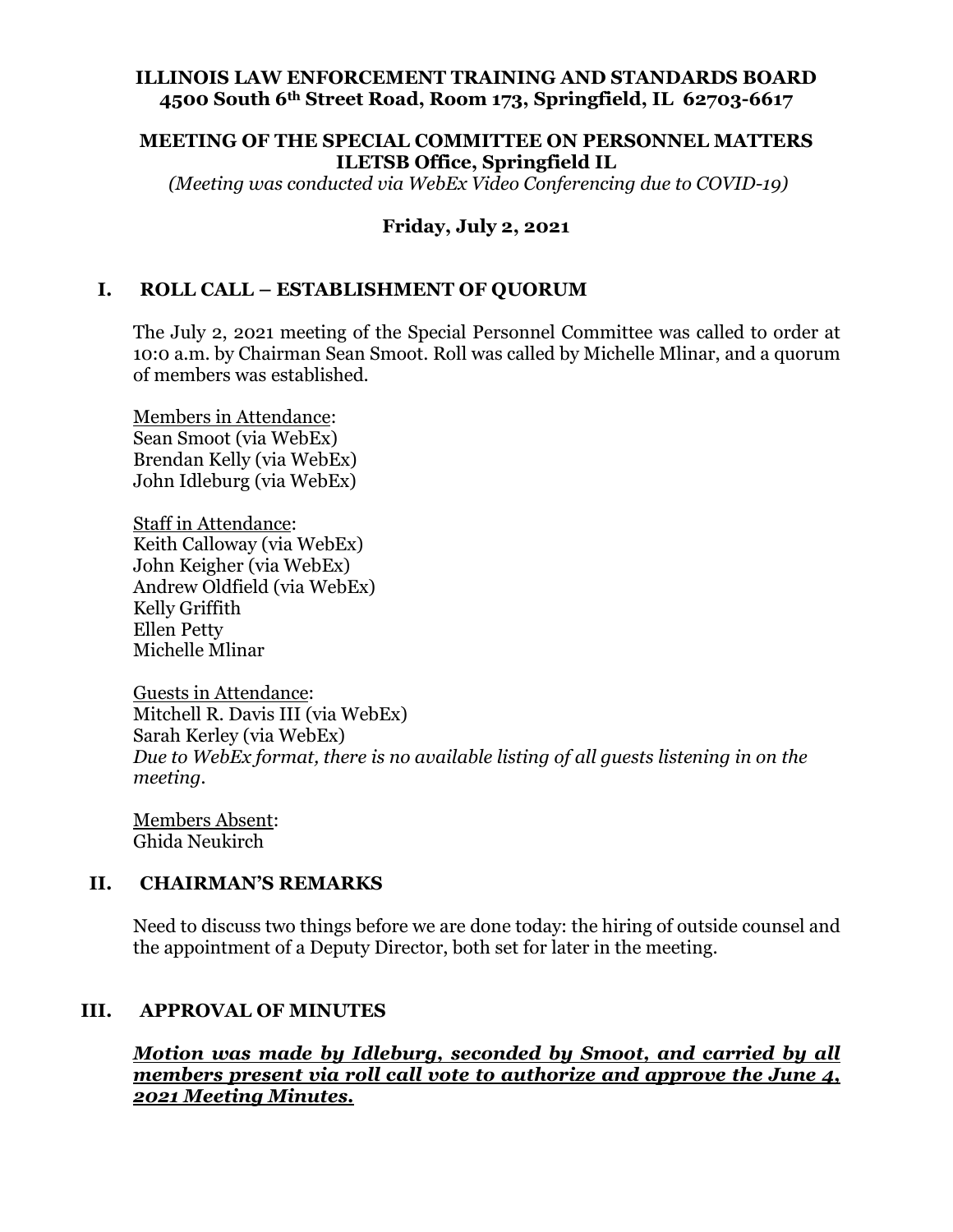# **IV. STATUS OF REMAINING "RED DOT" POSITIONS**

Ellen stated there is progress to report. The first four have been approved by classifications and all but one is ready to be posted. The Assistant to Legal Counsel needs to be sent to Labor for exclusion from the Bargaining Unit, so one step left.

- 1. Assistant to Legal Counsel Administrative Assistant (Merit Comp) approved by CMS Classifications – now to be sent to CMS Labor for exclusion from bargaining unit due to confidentiality of work.
- 2. Cert Specialist Executive I approved by CMS Classifications ready to enter into SuccessFactors
- 3. Cert Specialist Executive II (Lead Worker) approved by CMS Classifications –ready to enter into SuccessFactors
- 4. FOIA/Records Officer Public Service Administrator approved by CMS Classifications as an Executive II – ready to enter into SuccessFactors

Numbers 5-7 have all been approved and granted the 4D3 exemption from the Civil Service Commission, these are ready to be filled.

- 5. Chief Fiscal Officer Senior Public Service Administrator Opt 2 approved by CMS Classifications & granted 4d3 exemption by Civil Service Commission. Ready for candidate to be selected & appointed by Director.
- 6. Associate Director of Information Services Senior Public Service Administrator Opt  $3$  – approved by CMS Classifications & granted  $4d3$ exemption by Civil Service Commission. Ready for candidate to be selected & appointed by Director.
- 7. Deputy Director of Training Senior Public Service Administrator Opt 1 approved by CMS Classifications & granted 4d3 exemption by Civil Service Commission. Ready for candidate to be selected & appointed by Director.

The Systems Administrator position has been filled and he started July 1. Regarding the Network Administrator position, we are still waiting to hear back from Examining. It is taking 10-12 weeks for grading as they usually have a staff of 30 and they are down to 14 right now, they are processing as fast as they can.

- 8. Systems Administrator Information Systems Analyst II First posting in February did not result in any qualified applicants. Position filled 7/1/21.
- 9. Network Administrator Information Systems Analyst II Promotional Applications at Examining since 5/6/21

The Field Investigator examining apps came back, Ellen questioned some of them and there were several errors in the batch so they are being reexamined.

10. Field Investigator – Police Training Specialist (Cook County) – External Apps at Examining since  $5/6/21$  – received notice of grades available on  $6/25$ , but there were several issues identified – examining to review and fix issues & advise when grades have been updated in system.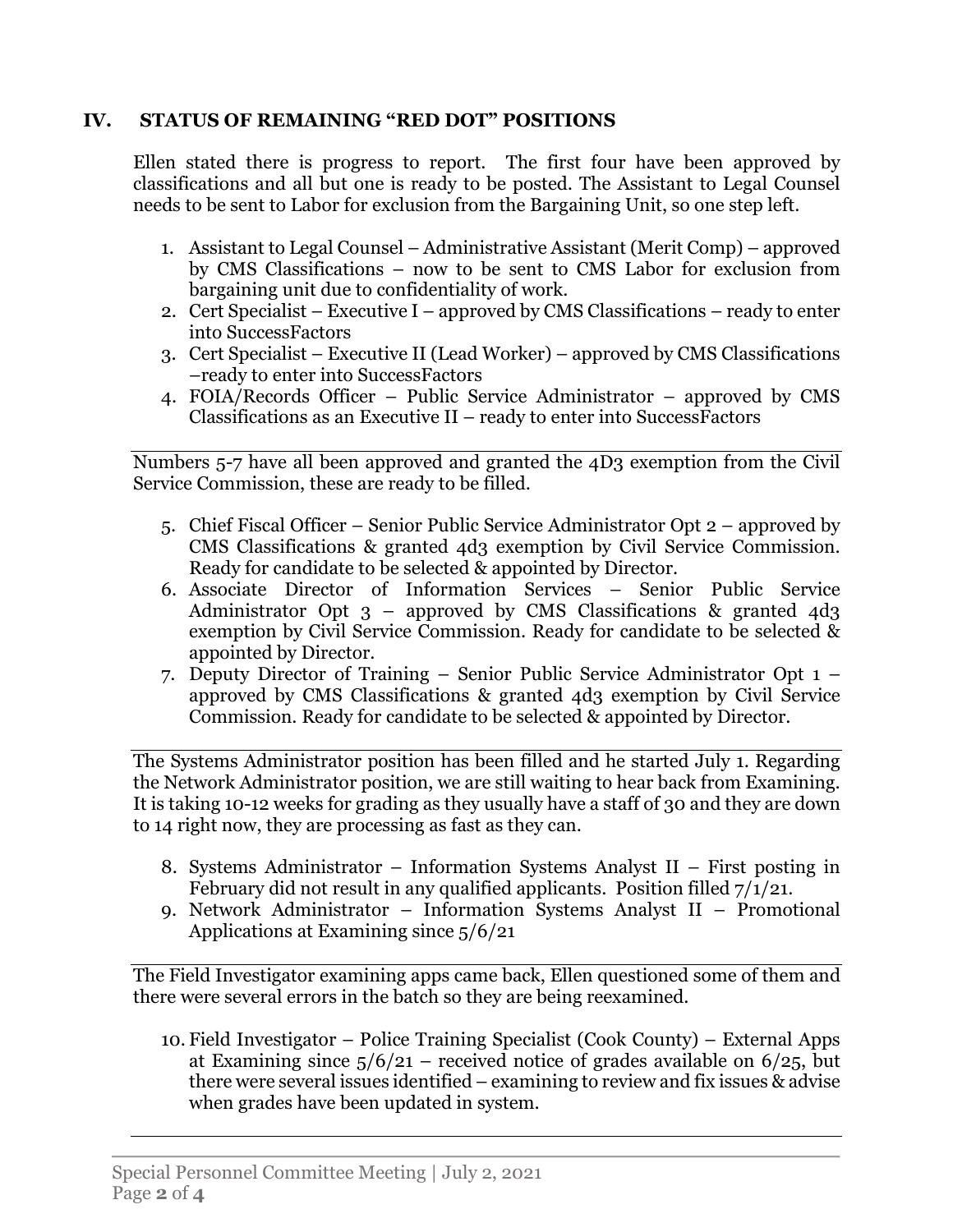In-Service Training Manager - have 4 applications and have interviews scheduled for next week. Once the interviews are complete we move into the post interview process and will hopefully be able to make the hire soon.

11. Mandated Training Manager – Public Service Administrator Opt  $7$  – Posting Closed  $6/4/21 - 4$  of 22 candidates meet minimum qualifications – Interviews scheduled for 7/6-9/21.

# **V. PRIORITY OF "ORANGE DOT" POSITIONS**

Nothing new to report as Ellen is still working on the Red Dot positions. There has been discussion to update number 7, switch out the Internal Tech Support Specialist ISA1 position for a higher level ISA3 IT coding position as this is more of an urgent need.

### *Motion was made by Smoot, seconded by Idleburg, and carried by all members present via roll call vote to replace the Internal Tech Support ISS 1 with an ISA 3.*

- 1. Field Investigator Police Officer III (Lead Worker) CMS-104 to be developed
- 2. Hearing Officer/Prosecutor PSA Opt 8L 4d5 (Lead Worker) CMS-104 to be developed
- 3. Cert Specialist Executive I ready to enter into SuccessFactors
- 4. Field Investigator Police Officer II CMS-104 to be developed
- 5. Curriculum Legal Specialist PSA Opt 8L 4d5 CMS-104 to be developed
- 6. Accountant/GATA Officer Exec I Existing, needs approval of minor updates
- 7. Internal Tech Support Specialist ISS I Opt N CONSIDER REPLACING WITH ISA III POSITION in 2nd round of hiring based on suggestion of current acting CIO.
- 8. Assistant to HR Manager Human Resources Associate CMS-104 to be developed
- 9. Internal Auditor & Procurement Exec I CMS-104 to be developed
- 10. Confidential Secretary Private Secretary II (4d1 Cook Co.) Existing, ready to be appointed

# **VI. APPOINTMENTS & RECENT PERSONNEL MATTERS**

At the quarterly Board Meeting Director Fischer was placed on administrative leave and Acting Director Keith Calloway was appointed to his position. After the meeting an email went out to appoint Chief Anthony Cobb as a Deputy Director, this is a discretionary appointment. Chairman Smoot wanted to bring this appointment to the committee due to the Board's unique circumstances and opened the floor for discussion. Acting Director Calloway stated discussions had already taken place to bring Cobb on board as a Deputy Director. Initially it was thought to place Cobb as the Deputy Director of Training, but at this point Calloway needs someone in the office for operations to keep the agency moving forward. We currently have three Deputy Director positions open and right now Deputy Director of Operations is the most urgent position. Sarah Kerley stated this is an at will, a 4D3 position, and the Director can utilize exempt positions/people however he needs them. He can hire for an operations